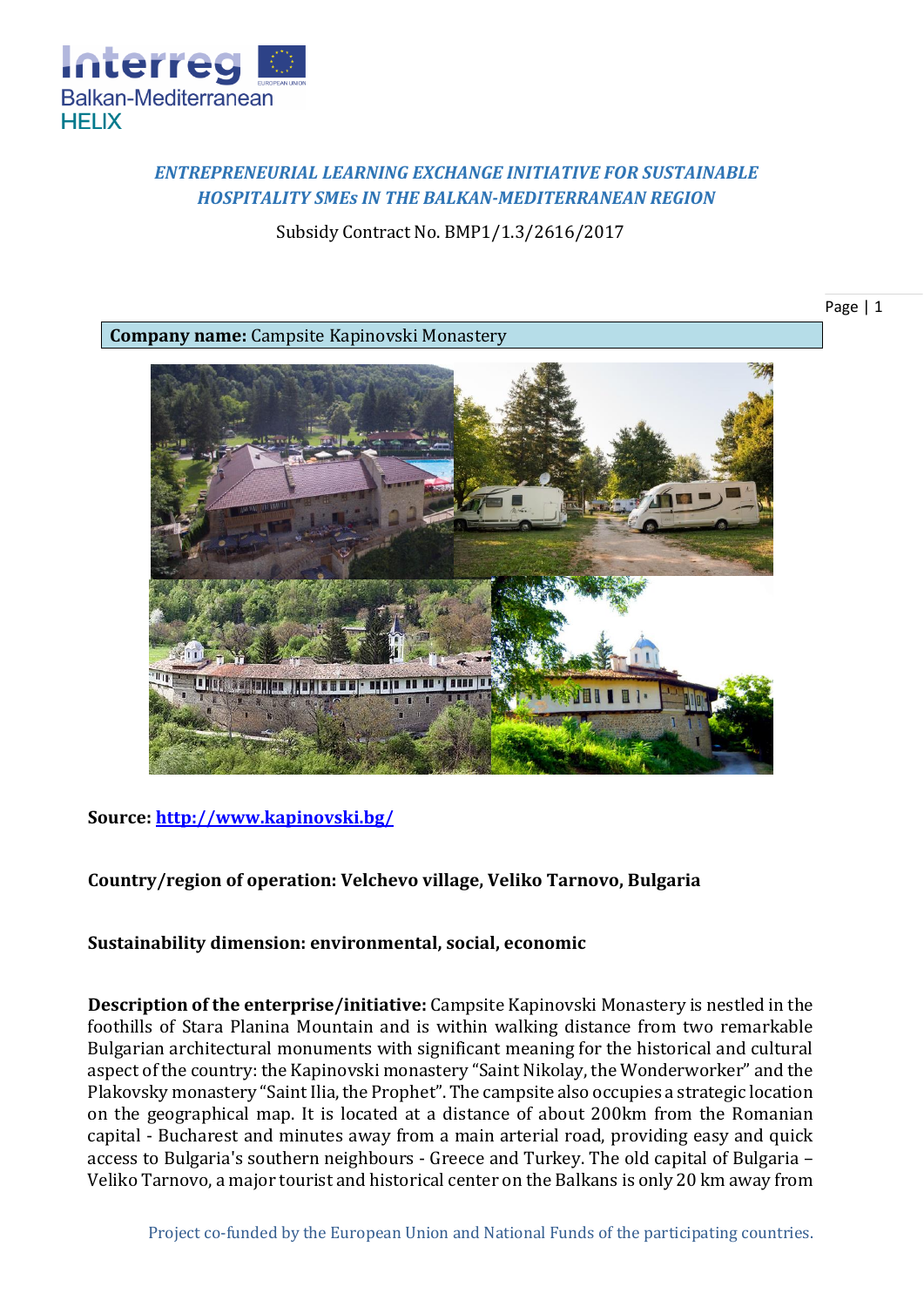

the campsite. The campsite is surrounded by the most compelling landscapes, typical for this region: picturesque water cascades, tranquil woodland with small meandering paths and evening sky dotted with bright stars.

the largest and constantly developing campsites in Bulgaria. It is a relaxing oasis, where Page | 2 The secluded Campsite Kapinovski Monastery is the perfect place for those looking to experience harmony with the environment, combined with wonderful facilities for entertainment and relaxation. Stretched on an area of about 3 acres, the camping is one of visitors enjoy unforgettable moments in the shade of the pine woods that fill the region. The campsite provides wide grass parcels that are fitted with all the necessary facilities and in compliance with the requirements of the guests for a wonderful experience in the arms of the nature.

Here visitors will find a wide palette of activities, entertainment and culinary offers. By visiting the campsite, the guests have the opportunity to enjoy two swimming pools: for kids and for adults, sports fields, a detached kids playgrounds, a variety of culinary temptations for any taste – there is a tavern, summer restaurant and a bar.

**Social/ community impact sought:** Offering the best campsite services and facilities, providing interesting activities to all visitors, from adults to the little ones, protecting the environment and making the guests cherish the nature and life.

**Stakeholders:** parents, kids, adventure seekers and nature lovers

**Approach applied:** product innovation, facility management

**Innovation applied:** Campsite Kapinovski Monastery is the first camping in Bulgaria to offer tree tents which can fit from 2 to 4 persons. Moreover, the camping have recently started to offers luxury kind of accommodation (hotel room type) which enables the guest to enjoy the comfort of a hotel without losing the feeling of camping.

**Social impact and business results achieved:** In the last two years (2016 & 2017) thanks to the votes of the visitors, the camping has been selected as definitive winner in the prestigious annual ranking of camping.bg, in the following categories: "Preferred camping in the interior of the country", "Camping with the most significant improvements and development in Bulgaria" and "Camping with best location and environment".

**Financial situation / sustainability of the business model:** the sustainability of the business model is ensured by the implementation of environment protective measures incl. waste management policies, the provision of additional services, maintain of high-level material base and services, and the introduction of new types of accommodation opportunities.